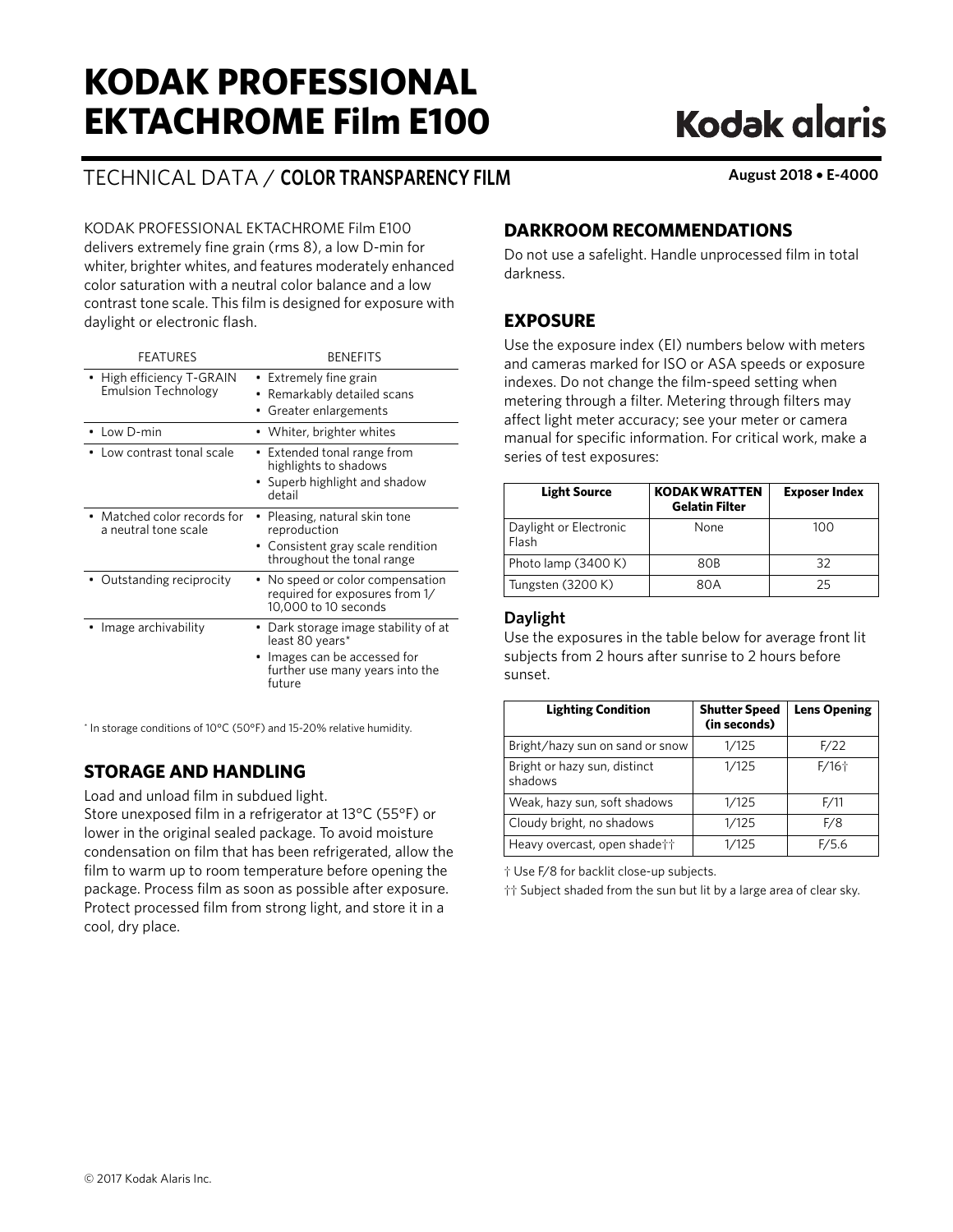## **Electronic Flash**

Use the appropriate guide number in the table below as a starting point for your equipment. First select the unit output closest to the number given by your flash manufacturer, then find the guide number in either English or Metric units.

### **Calculating the Correct Aperture**

To determine the recommended lens aperture (f/ number), divide the guide number by the flash-to-subject distance. That is,  $f/\# = GN / Subject Distance. For example, if$ measuring in English units the flash has a Guide Number of 100, and the flash to subject distance is 9 feet, the recommended aperture setting is:  $f# = 100$  feet / 9 feet = 11. In metric units, this would be:  $f/\# = 30$  metres / 2.75metres = 11. If transparencies are consistently too thin (overexposed), use a higher guide number; if they are too dense (underexposed), use a lower number.

| <b>Unit Output (BCPS)</b> † | <b>Guide Number</b>            |                                 |
|-----------------------------|--------------------------------|---------------------------------|
|                             | <b>English Units</b><br>(feet) | <b>Metric Units</b><br>(metres) |
| 350                         | 40                             | 12                              |
| 500                         | 50                             | 15                              |
| 700                         | 60                             | 18                              |
| 1000                        | 70                             | 21                              |
| 1400                        | 85                             | 26                              |
| 2000                        | 100                            | 30                              |
| 2800                        | 120                            | 36                              |
| 4000                        | 140                            | 42                              |
| 5600                        | 170                            | 50                              |
| 8000                        | 200                            | 60                              |

† BCPS = beam candlepower seconds

### **Multiple Exposure with Electronic Flash**

No filter corrections or exposure adjustments are required for the effects of multiple, consecutive flashes (multipops) up to 4 flashes. For 8 flashes, add CC05M filtration.

#### **Adjustments for Long and Short Exposures**

No filter correction or exposure compensation is required for exposure times from 1/10,000 to 10 seconds. At exposure times of 120 seconds, add CC10R filtration.

**Note:** This information applies only when the films are exposed to daylight. The data are based on average emulsions rounded to the nearest 1/3 stop and assume normal, recommended processing. Use the data only as a guide. For critical applications, make tests under your conditions.

#### **Fluorescent and High-Intensity Discharge Lamps**

Use the color-compensating filters and exposure adjustments below as starting points to expose these films under fluorescent or high-intensity discharge lamps. For critical applications, make a series of test exposures under your actual conditions.

To avoid the brightness and color variations that occur during a single alternating-current cycle, use exposure times of 1/60 second or longer with fluorescent lamps; with high-intensity discharge lamps, use exposure times of 1/125 second or longer.

| <b>Fluorescent Lamp</b> | <b>KODAK Color</b><br>Compensating<br><b>Filters</b> | <b>Exposure</b><br><b>Adjustment</b> |
|-------------------------|------------------------------------------------------|--------------------------------------|
| Daylight                | 50R                                                  | $+1$ stop                            |
| White                   | 40M                                                  | $+2/3$ stop                          |
| Warm White              | $20C + 40M$                                          | +1stop                               |
| Warm White Deluxe       | $30B + 30C$                                          | $+11/3$ stops                        |
| Cool White              | $40M + 10Y$                                          | +1stop                               |
| Cool White Deluxe       | $20C + 10M$                                          | $+2/3$ stop                          |
| Unknown Fluorescentt    | 30M                                                  | $+2/3$ stop                          |

† When the type of fluorescent lamp is unknown, try this filter and exposure adjustment; color rendition may be less than optimum.

| <b>High-Intensity Discharge</b><br>Lamps | <b>KODAK Color</b><br>Compensating<br><b>Filters</b> | <b>Exposure</b><br><b>Adjustment</b> |
|------------------------------------------|------------------------------------------------------|--------------------------------------|
| General Electric Lucalox <sup>+</sup>    | $80B + 20C$                                          | $+21/3$ stop                         |
| General Electric<br>Multi-Vapor          | $20R + 20M$                                          | $+2/3$ stop                          |
| Deluxe White Mercury                     | $30R + 30M$                                          | $+11/3$ stops                        |
| Clear Mercury                            | 70R                                                  | $+11/3$ stops                        |

† This is a high-pressure sodium-vapor lamp. The information in the table may not apply to other manufacturers' high-pressure sodium-vapor lamps due to differences in spectral characteristics.

**Note:** Consult the manufacturer of high-intensity lamps for ozone ventilation requirements and safety information on ultraviolet radiation.

Some primary color filters were used in the previous tables to reduce the number of filters and keep the exposure adjustment to a minimum. Red filters were substituted for equivalent filtration in magenta and yellow. Blue filters were substituted for equivalent filtration in cyan and magenta.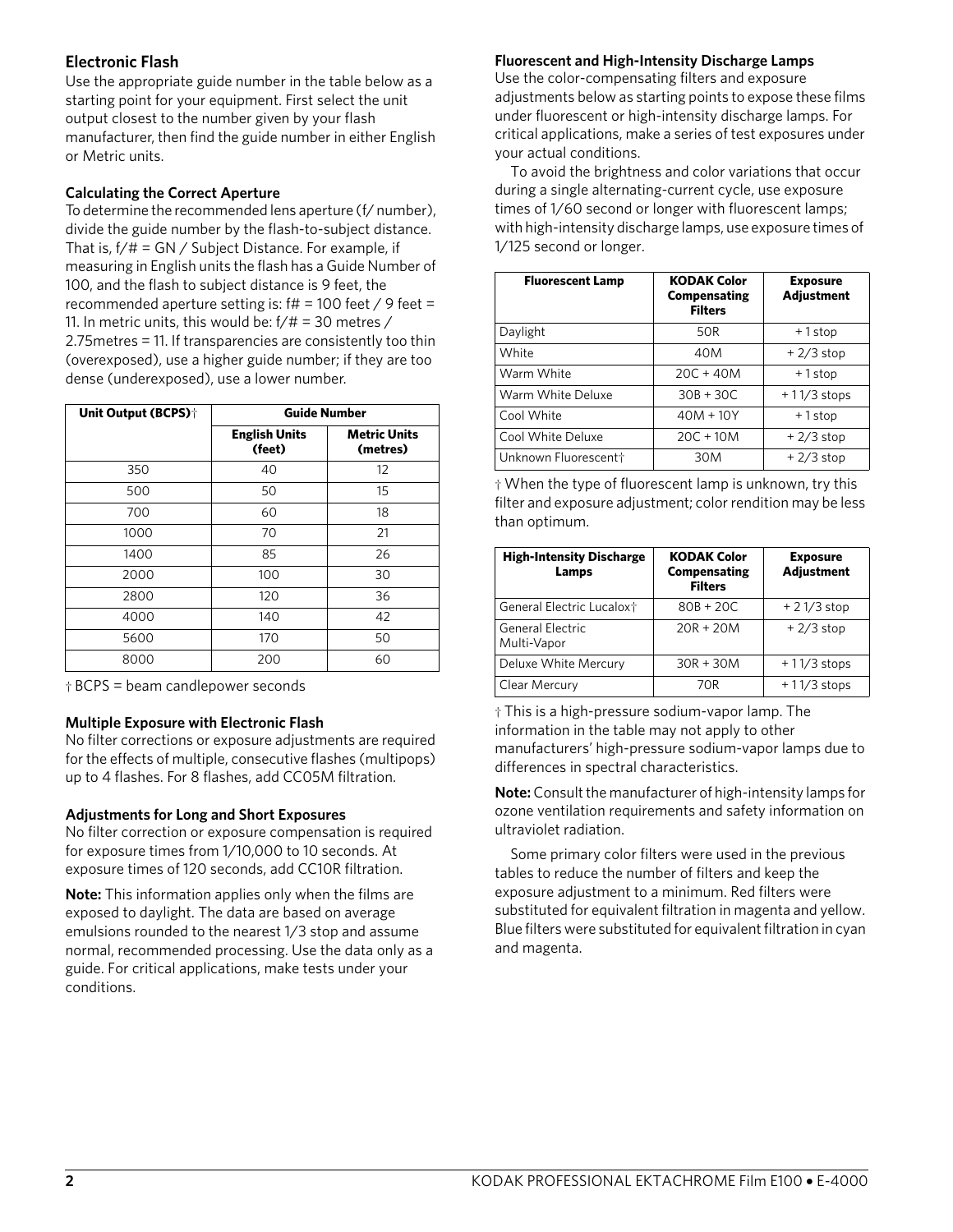## **PROCESSING**

**Chemicals** Process E-6

## **Push Processing Characteristics**

You can increase the effective speed (i.e., push) of E100 by adjusting the first developer time. Increased film speed is useful under dim lighting conditions, or when you need high shutter speeds to stop action or small lens openings for increased depth of field. You can also use a short push to slightly increase contrast, sharpen highlights, or compensate for underexposure. By understanding these effects in advance, you can use pushing creatively and reliably.

## **Exposure for Push Processing**

Labs that provide push processing usually offer the service for fixed time increases (i.e. push 1/2 or push 1) in the first developer. It is a good idea to make a series of test exposures and then work with your lab to determine optimum exposure settings. A recommended starting point is to underexpose by 1 stop (EI 200) for a push 1 process (8 minutes in the first developer).

## **PRINTING TRANSPARENCIES**

You can reproduce images made on E100 by using a variety of KODAK PROFESSIONAL materials.

## **Color Prints**

You can scan your image to a file and print digitally to:

- KODAK PROFESSIONAL ENDURA Premier Papers
- KODAK PROFESSIONAL ENDURA Premier Metallic Paper
- KODAK PROFESSIONAL ENDURA Transparency Display Material
- KODAK PROFESSIONAL ENDURA Clear Display Material
- KODAK PROFESSIONAL ENDURA Transparency Display Material
- KODAK PROFESSIONAL UV-Curable Display Film Plus
- KODAK PROFESSIONAL UV-Curable Clear Display Film

## **CURVES**

Diffuse rms Granularity\* 8 (extremely fine) \*Read at a gross diffuse visual density of 1.0, using a 48-micrometre aperture.

#### **Modulation-Transfer Curves**



F009\_0523AC

#### **Characteristic Curves**